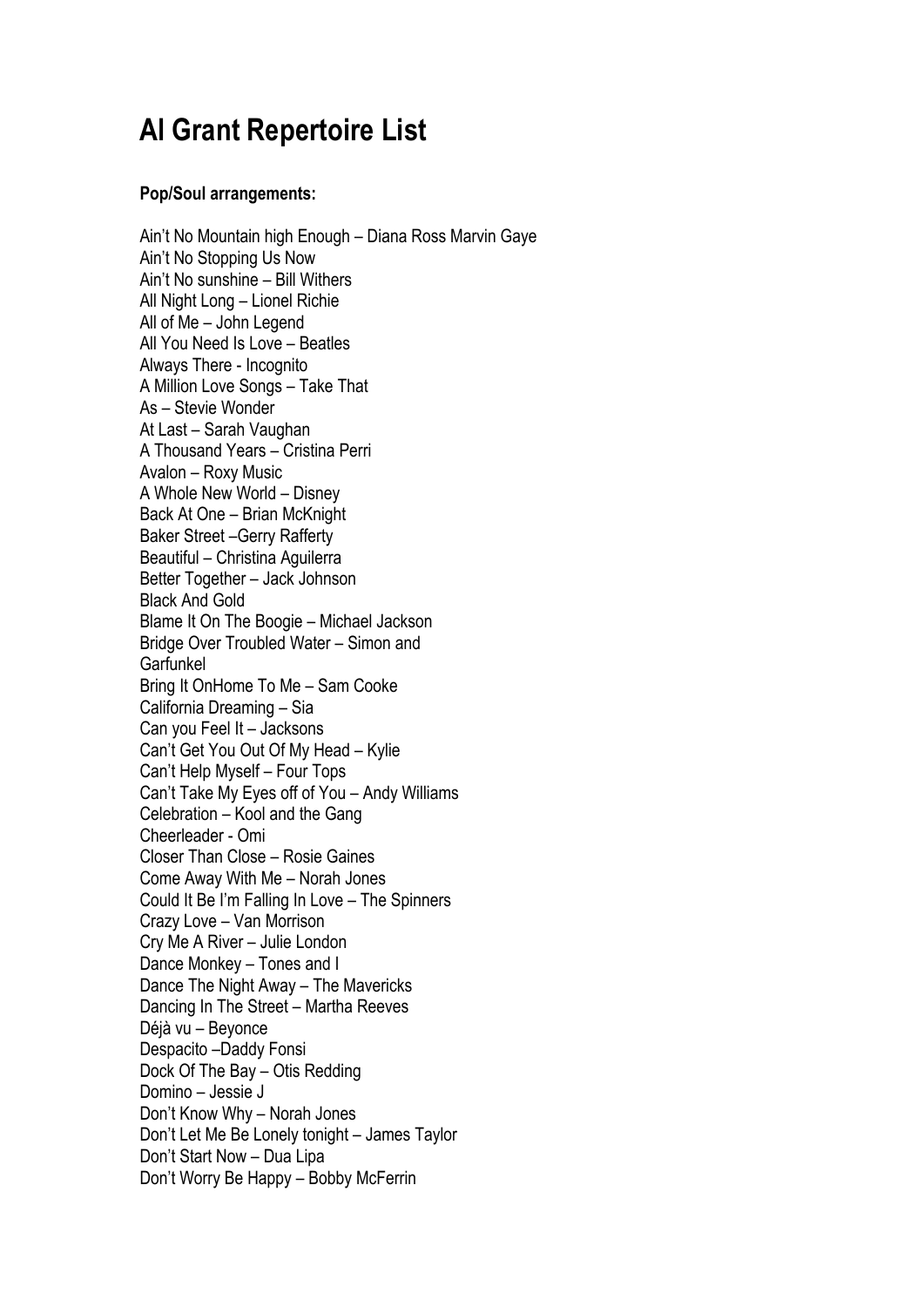Don't You worry 'Bout A Thing – Stevie Wonder Downtown Train – Rod Stewart Easy – The Commodores Everything – Michael Buble Falling – Alicia Keys Family Affair – Mary J Blige Fantasy – EWF Feel Like Making Love Fields of Gold – Sting Fifty Ways To Leave Your Lover – Paul Simon First Cut Is The Deepest – Rod Stewart First, Last, Everything –Barry White Forget You – Cee Lo Green For once in My Life – Stevie Wonder From This Moment on – Shania Twain Get Lucky – Daft Punk Green Onions – Booker T Groove Jet – Spiller Hallelujah I Just Love Her So – Ray Charles Happy – Pharrell Havana – Camilla Cabello Have I Told You Lately – Van Morrison Heaven – Bryan Adams Hey Laura – Gregory Porter Higher Love (Acoustic) – Stevie Winwood Higher and Higher – Jackie Wilson How Deep Is Your Love – Bee Gees How Sweet It Is – James Taylor How Does a Moment Last Forever? – Beauty and the Beast How Long Will I Love You – Ellie Goulding Human Nature – Michael Jackson If I Ain't Got You – Alicia Keys I Can't Help Fallling In Love - Elvis I got you – Duke Dumont I Heard It Through The Grapevine – Marvin Gaye I'll Be There – Jackson Five I'll Never Fall In Love Again – Dionne Warwick I Just Wanna Make Love To You – Etta James In Crowd – Georgie Fame I want you back – Jackson 5 I'm Every Woman – Chaka Khan I'll Never Fall In Love Again – Dionne Warwick I Will Always Love You – Witney Houston I Wish – Stevie Wonder I Won't Give Up – Jason Mraz Jealous Guy – Bryan Ferry Jubel – Klingande Just The Two Of Us – Bill Withers Just the way you are – Billy Joel Just You and I – Tom Walker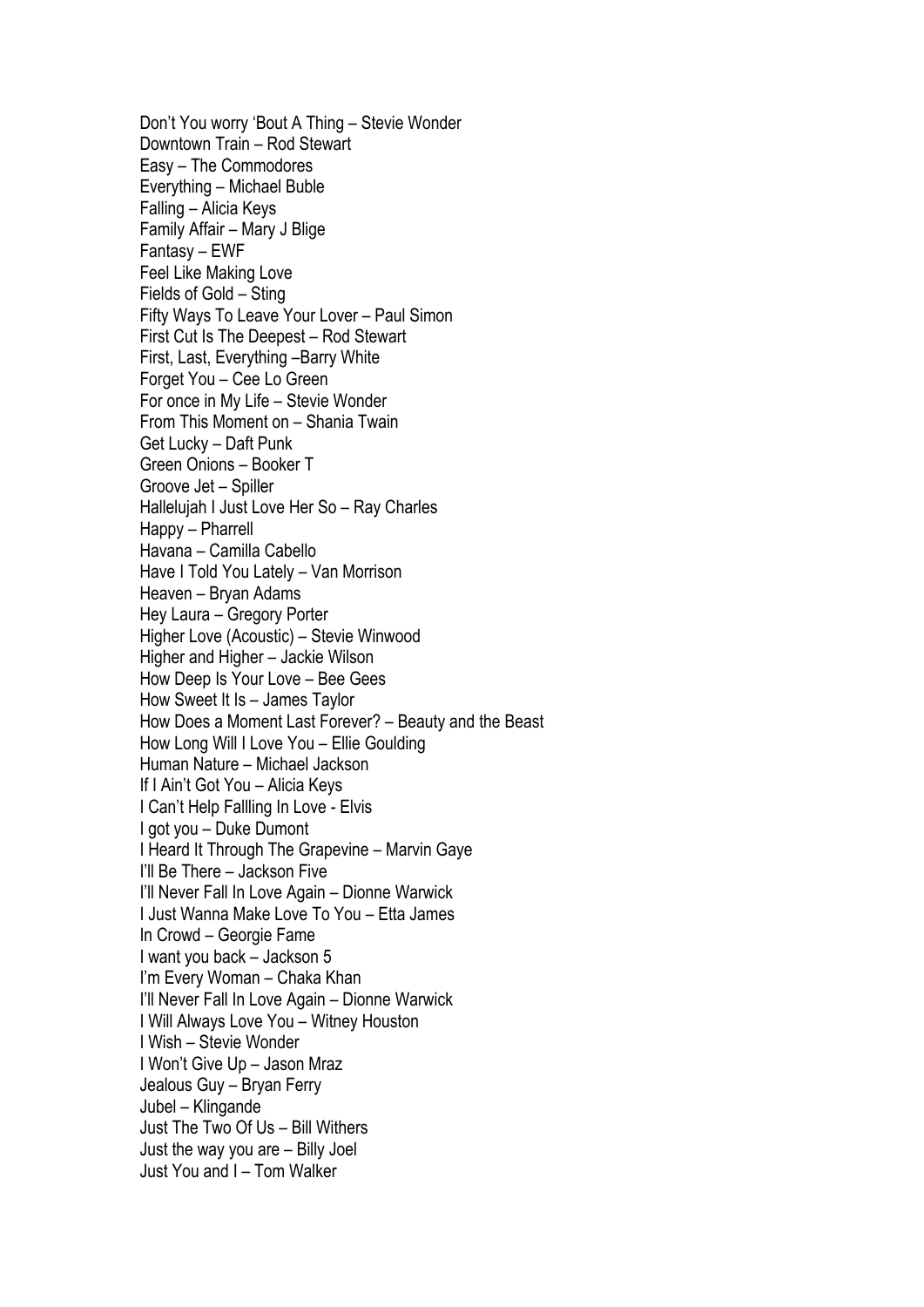Kiss -- Prince Kissing you - Desree Knock On Wood – Eddie Floyd Lady - Modjo Lady In Red – Chris De Burgh Latch - Sam Smith Lean On Me – Bill Withers Let It Be – Gregory Porter Let's Stay Together – Al Green Like A Star – Corinne Bailey Rae Liquid Spirit – Gregory Porter Long train running – Doobie Brothers Lovely Day – Bill Withers Love You Like I Do – Ellie Goulding Loving You – Minnie Ripperton Marry You – Bruno Mars Me And Mrs Jones – Billly Paul Moves Like Jagger – Maroon 5 Music sounds Better - Stardust My Girl - The Four Tops My Guy – Mary Wells My Way – Frank Sinatra Natural Woman – Aretha Franklin Next To Me – Emile Sande Never Too Much – Luther Vandross Nobody does It Better – Carly Simon Nothing Compares 2 You – Sinead O'Connor One Day I'll fly Away – Randy Crawford One Kiss – Dua Lipa One More Time – Daft Punk Perfect Strangers – Jonas Blue People get Ready – Bob Dylan Put Your Records On – Corinne Bailey Rae Rather Be – Clean Bandit Reach Out – Four Tops Real Love – Clean Bandit Rock With You – Michael Jackson Rolling In The Deep – Adele September Song – JP Cooper She's Gone – Hall And Oates She's Out Of My Life – Michael Jackson Signed Sealed Delivered – Stevie Wonder Sing It Back – Moloko Someone Like You – Van Morrison Something Insode So Strong – Labi Siffre Son Of A Preacher Man – Dusty Springfield Sorry - Justin Bieber Stand By Me – Ben E King Still Crazy After All These Years – Paul Simon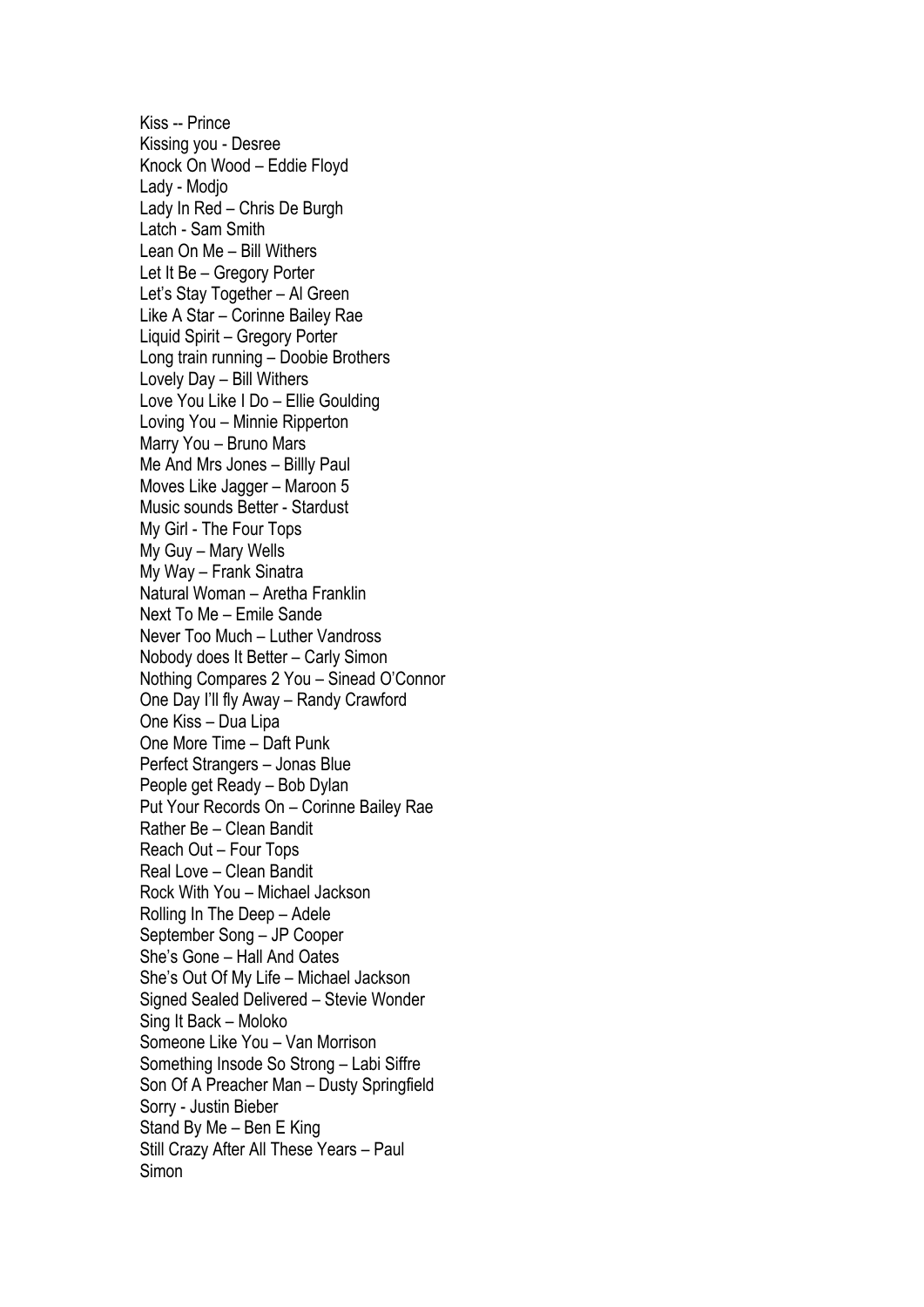Still Haven't Found What I'm Looking For –  $U<sub>2</sub>$ Sunny – Bobby Hebb Superstition – Stevie Wonder Shape of you – Ed Sheeran Starlight – Superman Lovers Stay With Me – Sam Smith Sway – Michael Buble Take Another Piece Of My Heart – Erma Franklin Tears of a Clown – Smokey Robinson Tears In Heaven – Eric Clapton That old Devil Called Love – Alison Moyet The Scientist – Coldplay (Acoustic) The way you make me feel – Michael Jackson Thinking Of You – Sister Sledge Thinking Out Loud – Ed Sheeran This old Heart Of Mine – Isley Brothers Three Little Birds – Bob Marley This Girl - Kungs Time After Time – Cindi Lauper To Make You Feel My Love – Adele Treasure – Bruno Mars Trouble – Ray Lamontagne True Colours – Cindi Lauper Uptown Funk – Bruno Mars Use Somebody (acoustic) – Kings of Leon Valerie – Amy Winehouse Wake Me Up - Aviici Walk On By – Bacharach and David We Are Family – Sister Sledge Why do Fools fall In Love – Diana ross Wonderful Tonight – Eric Clapton You Do Something To Me – Paul Weller You Gotta Be – Desree You Send Me – Gregory Porter You're just too Good To Be True – Frankie Valli Your Song – Elton John You've Got a Friend – James Taylor

## **Acoustic/Chilled Arrangments:**

Ain't Nobody – Chaka Khan Back To Black – Amy Winehouse Can't Help Falling in Love With You – Elvis Presley Chasing Cars – Snow Patrol Cheerleader – Omi Despacito – Daddy Fonsi Don't Stop Me Now – Queen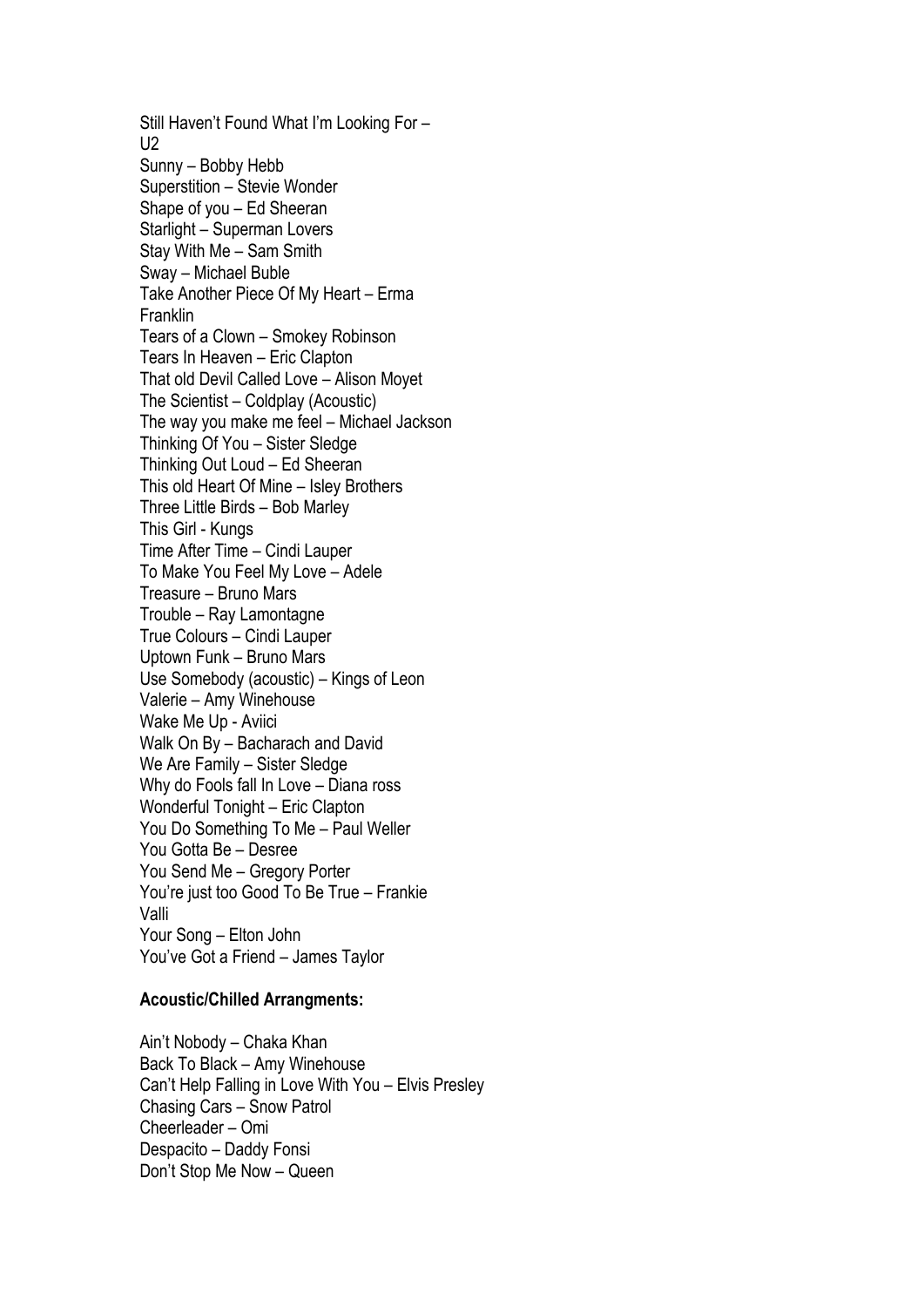Fast Car – Tracy Chapman Fix You – Coldplay Have I Told You Lately – Van Morrison Higher Love – Stevie Winwood How Long Will I Love You – Ellie Goulding If I Ain't got You – Alicia Keys Just the Way You Are – Bruno Mars Latch – Sam Smith La Vie En rose - Standard Love Me Like Like You Do – Ellie Goulding Marry Me - Train One Kiss – Dua Lipa Perfect – Ed Sheeran Perfect Strangers – Jonas Blue/JP Cooper Price Tag – Jessie J Rather Be – Clean Bandit Sorry – Justin Bieber Stay With Me – Sam Smith Tale As old As time – Ariana Grande and John Legend Tenerife Sea – Ed Sheeran The One - Kodaline Thinking Out Loud – Ed Sheeran You are the Reason – Calum Scott

## **Postmodern Jukebox style arrangements:**

Africa –Toto All About That Bass – Megan Traynor American Boy – Estelle Black and Gold – Sam Sparro Crazy in Love - Beyonce Every Breath You Take – Police Frontin' Pharrel Get Lucky – Daft Punk Heard It Through The Grapevine – Marvin Gaye I Will Survive – Gloria Gaynor Kiss - Prince Mr Brightside - Killers Seven Nation Army – White Stripes Sledgehammer – Peter Gabriel

**Jazz arrangements:** A Foggy Day Ain't Misbehavin' – Fats Waller All Blues – Miles Davis All The Things You Are – Jerome Kern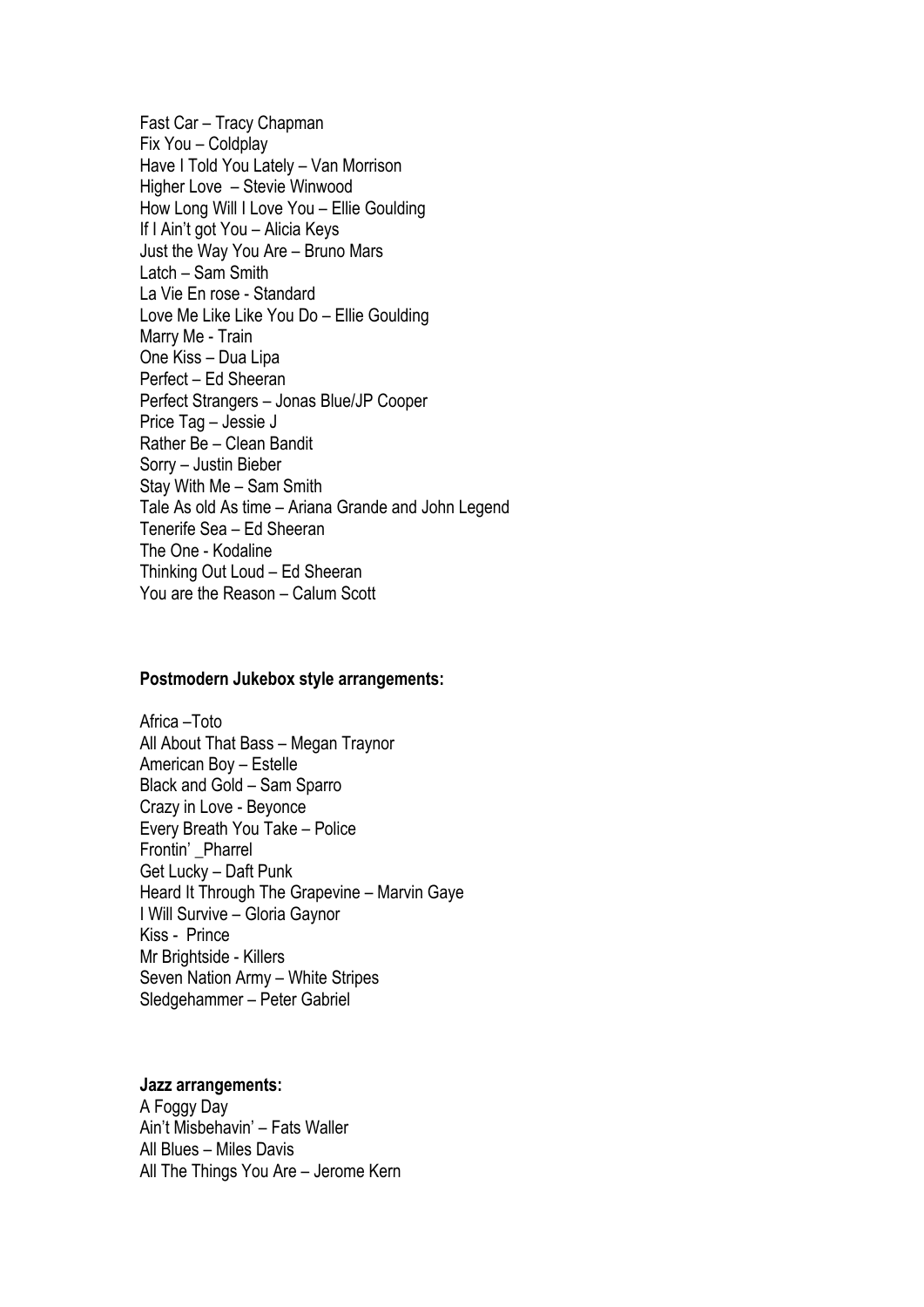American Boy - Estelle A Nightingale Sang in Berkeley Square – Maschwitz and Sherwin As Time Goes By – Porter At Last - Autumn Leaves – Johnny Mercer Black Orpheus Blue Bossa – Kenny Dorham Blue Moon Body And Soul – Johnny Green Bye Bye Blackbird Can't get you out of my head – Kylie **Minogue** Caravan - Basie Crazy in love - Beyonce Desafinado – Jobim Don't Get Around Much Anymore – Duke **Ellington** Fever – Peggy Lee Fly Me to the Moon – Bart Howard Frontin' – Jamie Cullum/Pharrell Georgia – Hoagy Carmichael Girl From Ipanema – Jobim Have You Met Miss Jones – Rogers and **Hart** Heard It Through The Grapevine I Get a Kick Out Of You – Cole Porter In a Sentimental Mood – Duke Ellington It Had To Be You – Isham Jones I Wish I Knew How – Billy Taylor La Vie En Rose Lady Is A Tramp – Rodger and Hart Let's Fall In Love – Harold Arlen Love Me Or Leave Me – Nina Simone Mas Que Nada Mack The Knife Mercy Mercy Mercy – Cannonball Adderley Misty – Errol Garner Moondance – Van Morrison My Baby Just Cares for Me - Simone My Funny Valentine – Rodger and Hart Night and Day – Cole Porter No Moon At All – Evans and Mann Somewhere Over The Rainbow – Arlen Song For My Father – Horace Silver Stars Fell On Alabama – Frank Perkins Stormy Monday - Walker St Thomas – Sonny Rollins Summertime – Gershwin